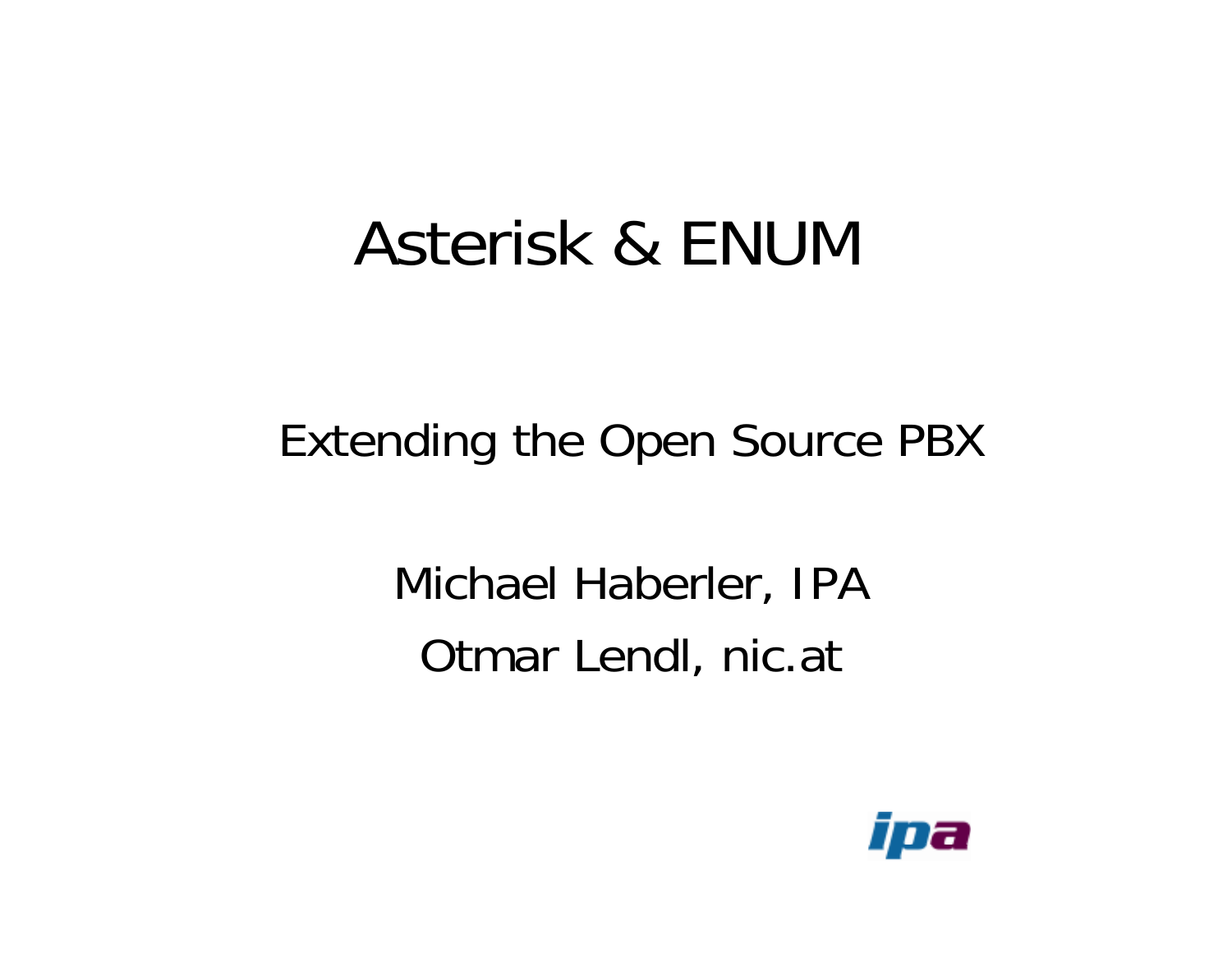# Why a ENUM-enable a PBX?

- your PBX "doubles" as an IP/PSTN gateway – for your existing numbers
	- becomes a "dual contact point"
	- $\bullet$  NAPTR record "attracts" traffic on IP just like MX
- no operator buy-in required
- unilateral decision to deploy
	- •default is standard PBX behaviour
	- if another IP PBX is visible, call drops to IP

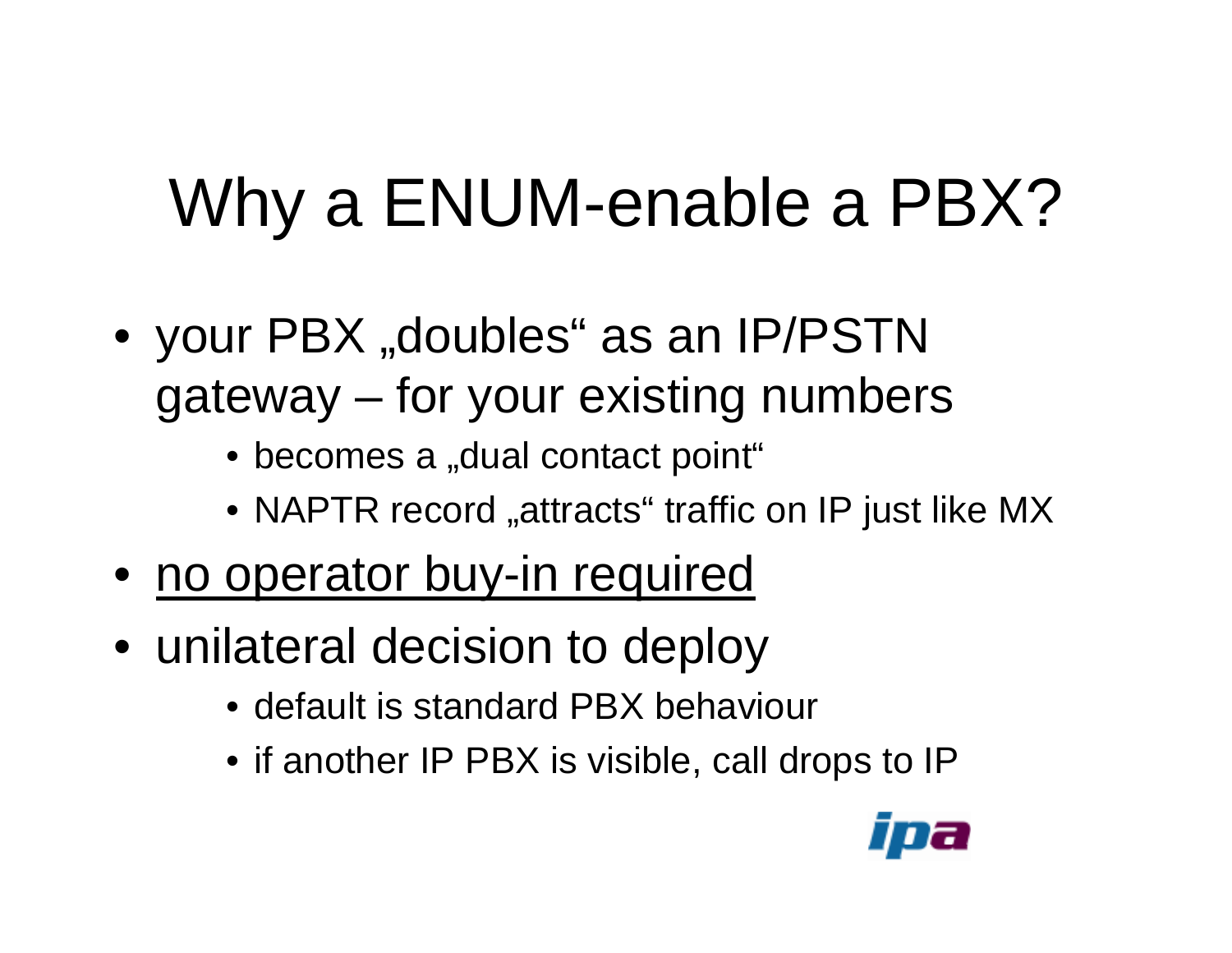### What is Asterisk?

- A PBX software for the Linux platform developed by Digium.
- Does PBX call switching, Codec translations, and various Applications.
- •Available for free in source code under the GNU Public Licence.
- nic.at funded Digium to implement ENUM in call processesing.
- See www.asterisk.org

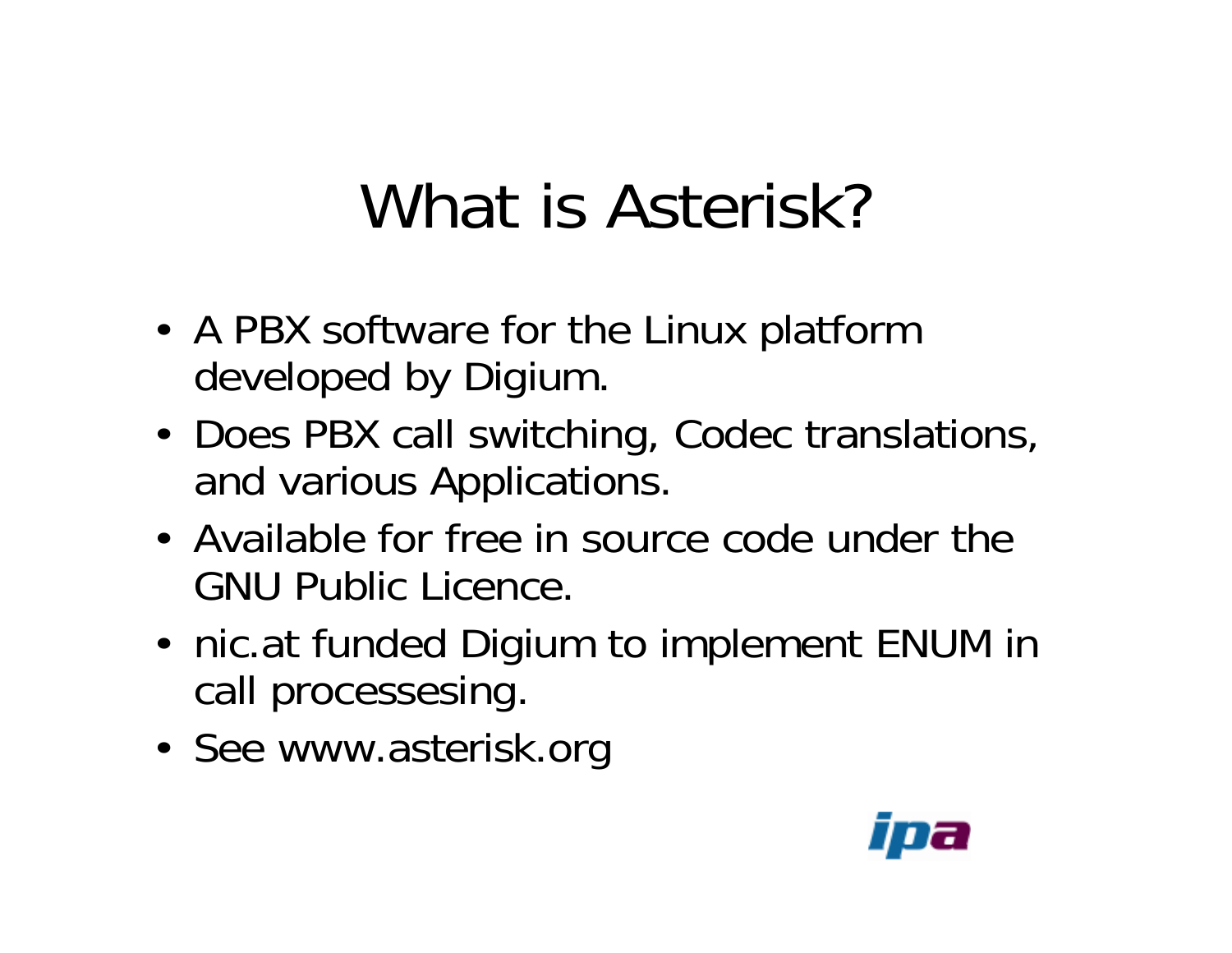### Voice Interfaces (1)

- PRI (E1/T1)
	- With cards sold by Digium
	- –Can be used to drive channel-banks
- ISDN BRI
	- ISDN4Linux or CAPI
- Analog lines
	- FXO and FXS
	- PCI and USB versions available from Digium
- Linux Soundcard

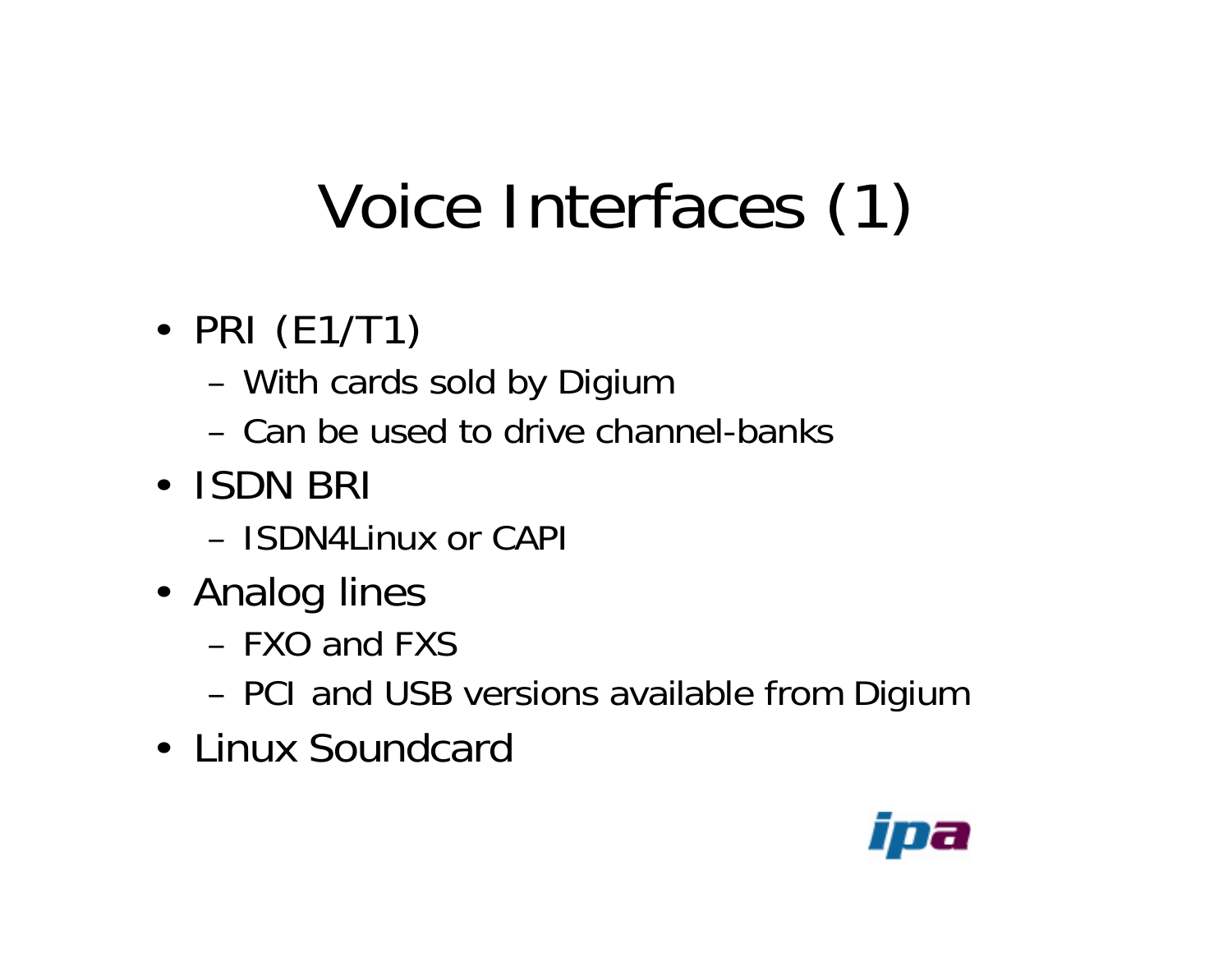### Voice Interfaces (2)

• SIP

– Includes codecs for G.711(a, µ), ILBC, GSM

- H.323
	- Utilizes OpenH323 code
- IAX
	- –- Inter-Asterisk-eXchange
		- proprietary; TLS & X.509 certficates for signaling
- MGCP

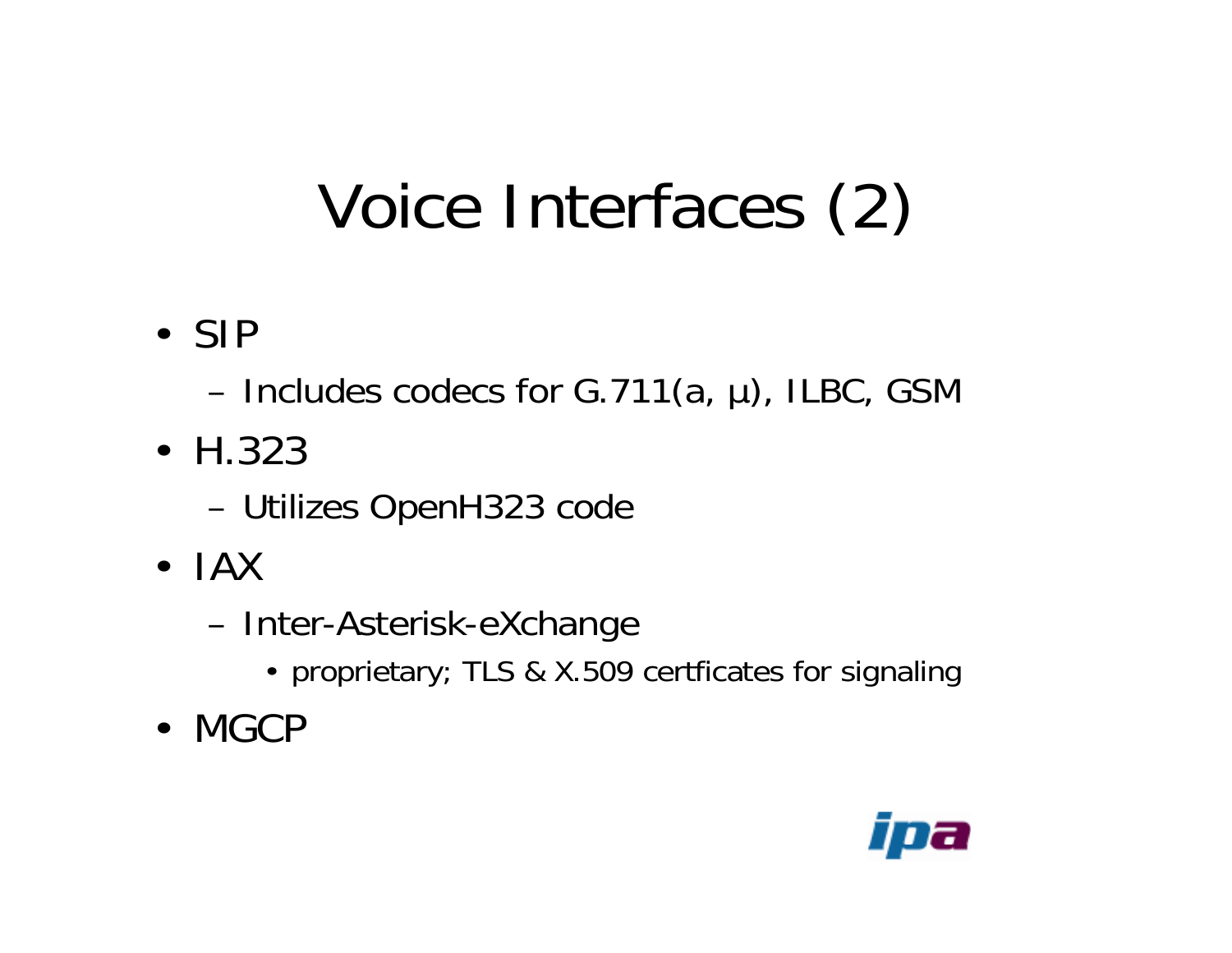# Applications

- Voicemail
- Conference Bridge
- ACD Queues (Automatic Call Distribution)
- IVR Applications ("press x for Sales")
- File Playback
- Scripting using "extension.conf" for simple Applications
	- Can do Database operations
	- Can do ENUM lookups
- •CGI-like interfaces for advancedprogramming

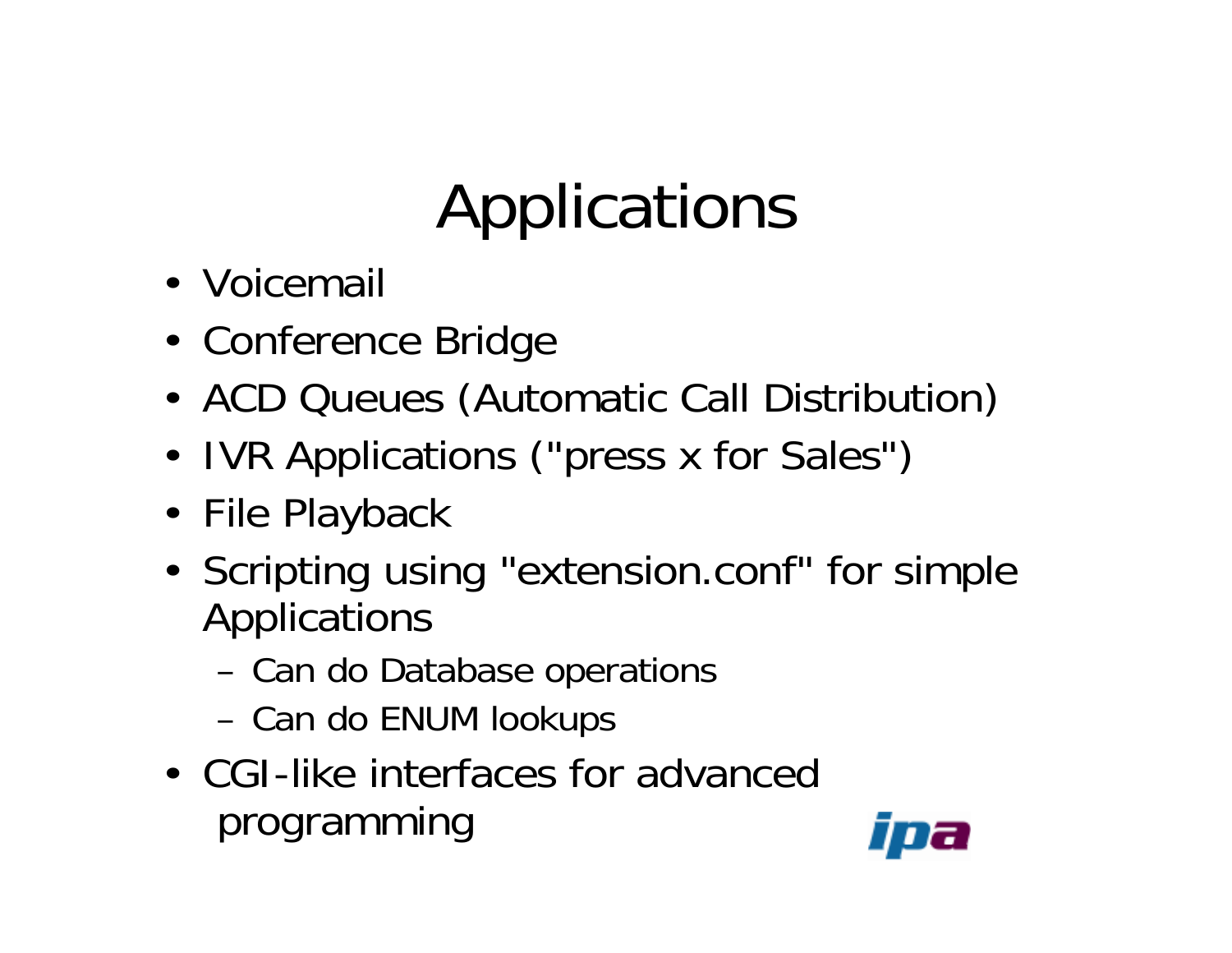### Overview



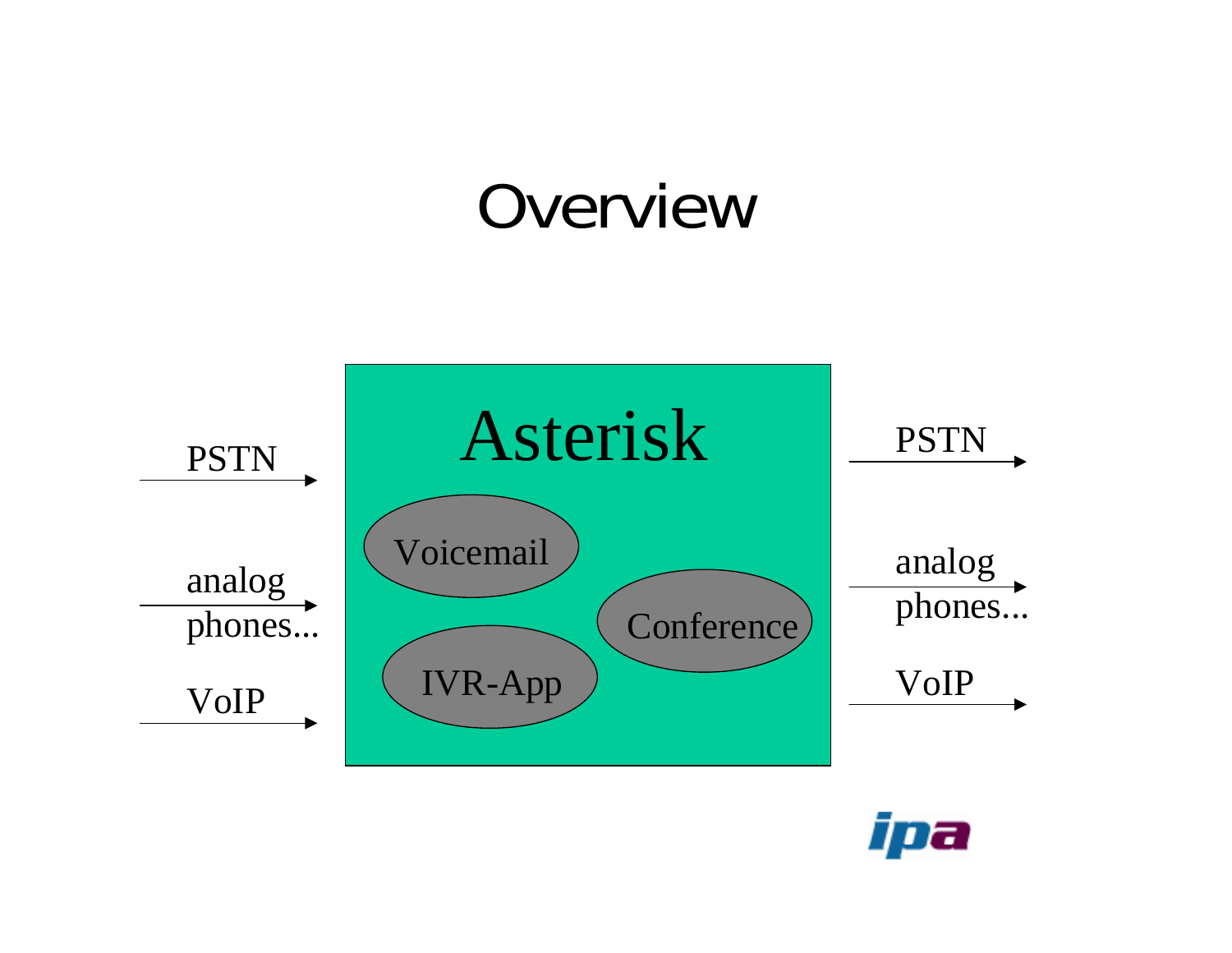# Call Routing

- Asterisk implements a **State Machine** which is defined in terms of
	- The origin of the call (Which SIP user? PSTN? Anonymous SIP? Local POTS?)

#### **= CONTEXT**

– The number dialed by the user (or Direct Dial In, or SIP URI)

#### = **EXTENSION**

- A "Program Counter" which orders sequences of commands (like line numbers in BASIC)
	- **= PRIORITY**

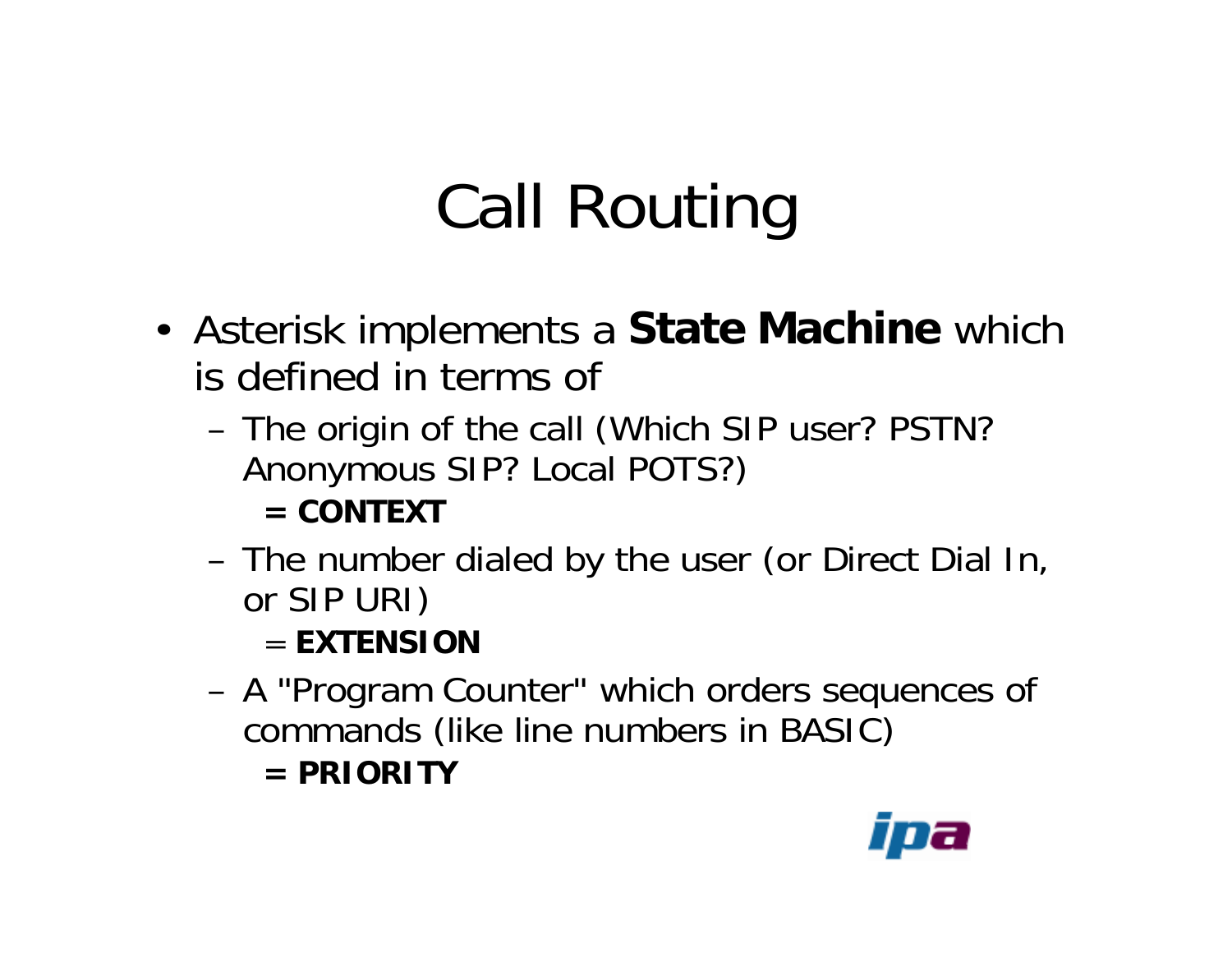### State Machine Example (1)

• Make "80" in *context* call the Echo Application.

[context]

- ; Let them know what's going on
- exten => 80,1,Playback(demo-echotest)
- exten  $=$  > 80,2, Echo  $\pm$  Do the echo test
- exten => 80,3,Playback(demo-echodone) ; Let them know i t's over
- exten => 80,4,Hangup ; End the call

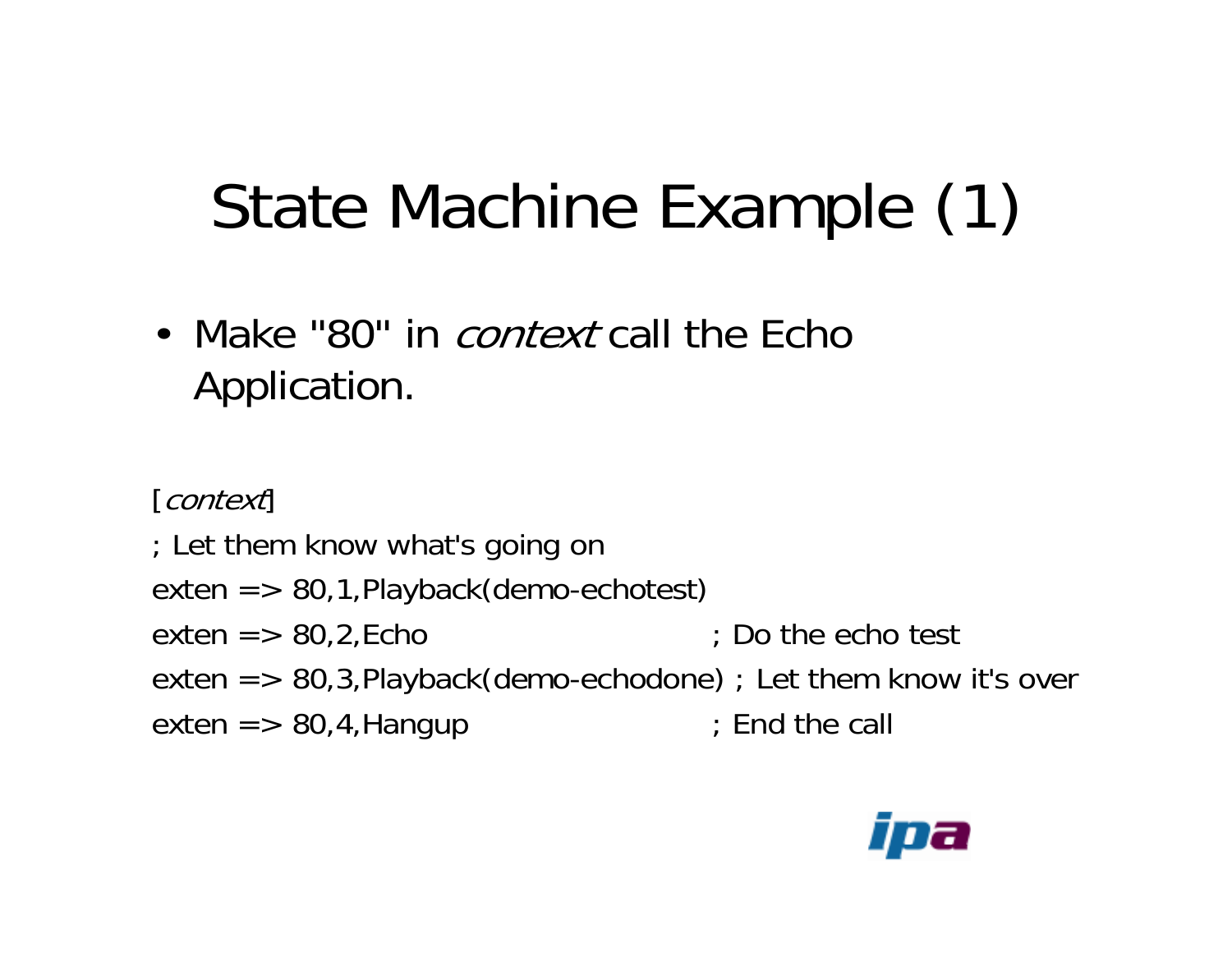# State Machine Example (2)

- Map extension "200" to a analog extension port with fallback to Voicemail:
- zapata.conf
	- [channels] context=localusersignalling=fxs\_ls channel  $=> 1$
- $\bullet$  extensions.conf  $\bullet$

exten => 200, exten => 200,2,Voicemail(u200) ; if not answered exten => 200,3,Hangup exten => 200,102,Voicemail(b200) ; if busy exten => 200,103,Hangup

 $;$  ring for 30 secs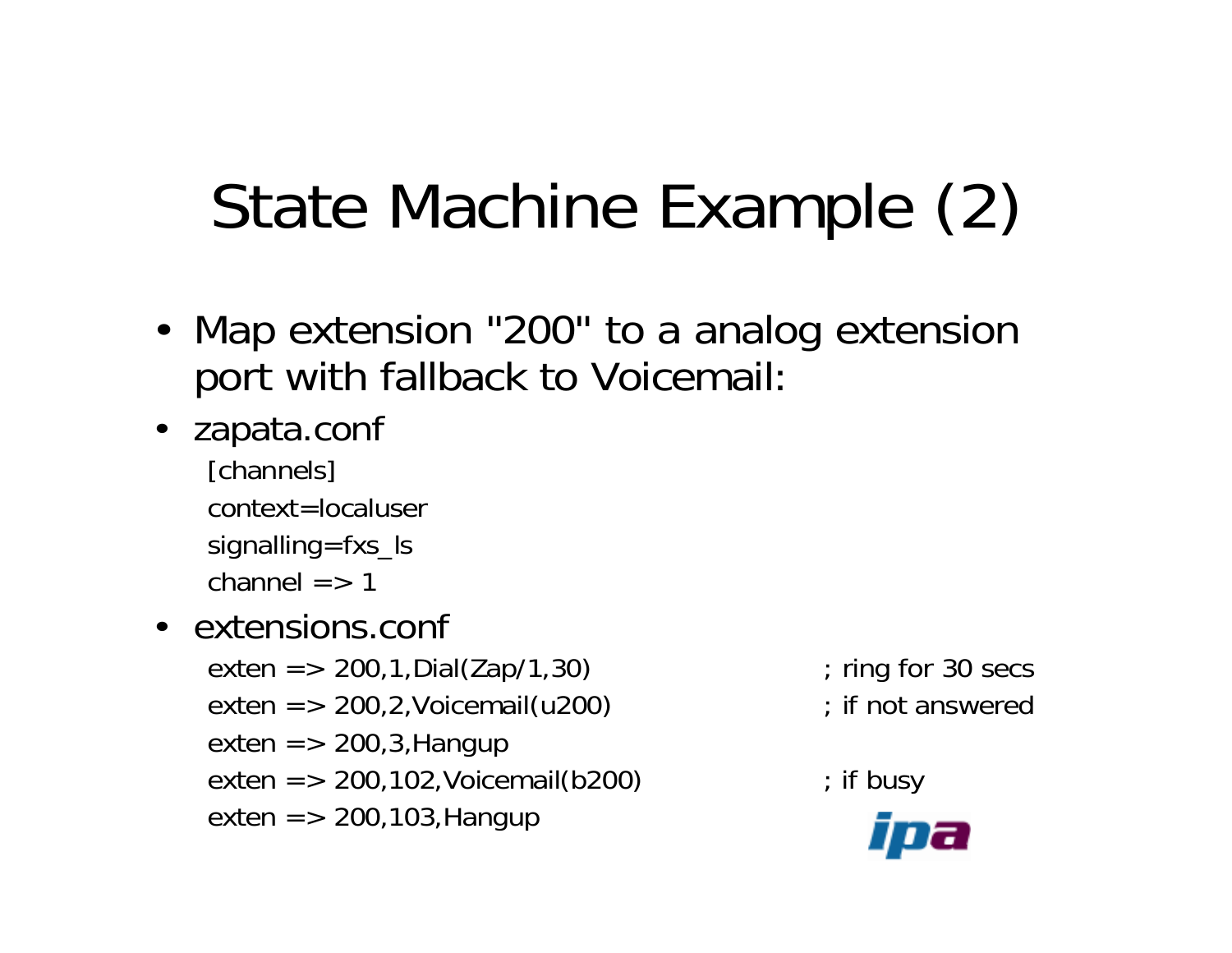# Using a SIP phone

#### • sip.conf

- [mylogin] type=friend context=authorizedsecret=no1knowscallerid=300
- ; in which context start calls from that phone?
- username=mylogin ; Authentication info
	- ; Set the callerID for this phone
- host=dynamic ; Dynamic Address: wait for it to REGISTER

### • extensions.conf

exten => 300,1,Dial(SIP/mylogin,30) …plus voicemail & co …

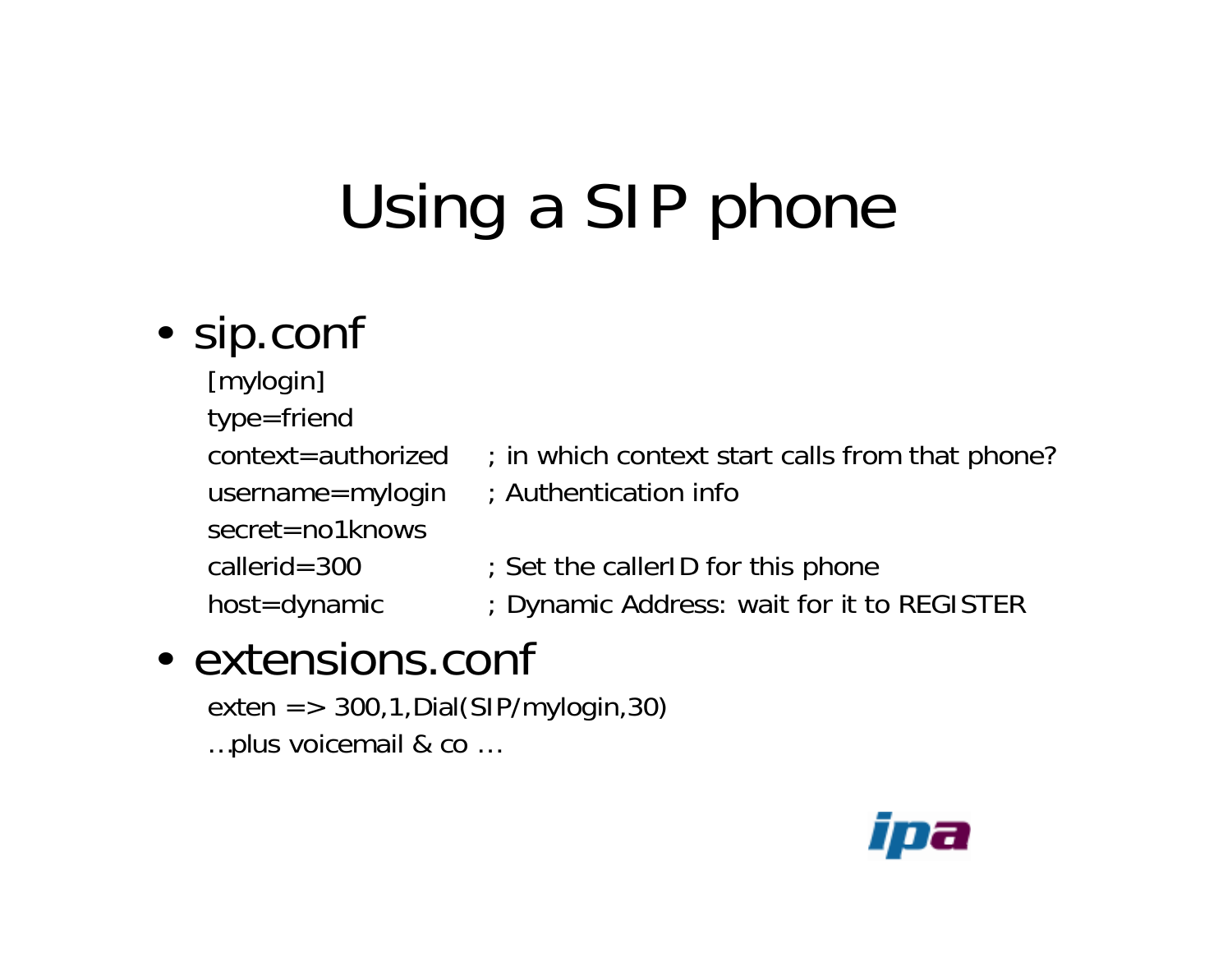#### Using an external SIP service like FWD

#### • extensions.conf

exten => 301,1,Dial(SIP/19343@fwd.pulver.com,30) …plus voicemail & co …

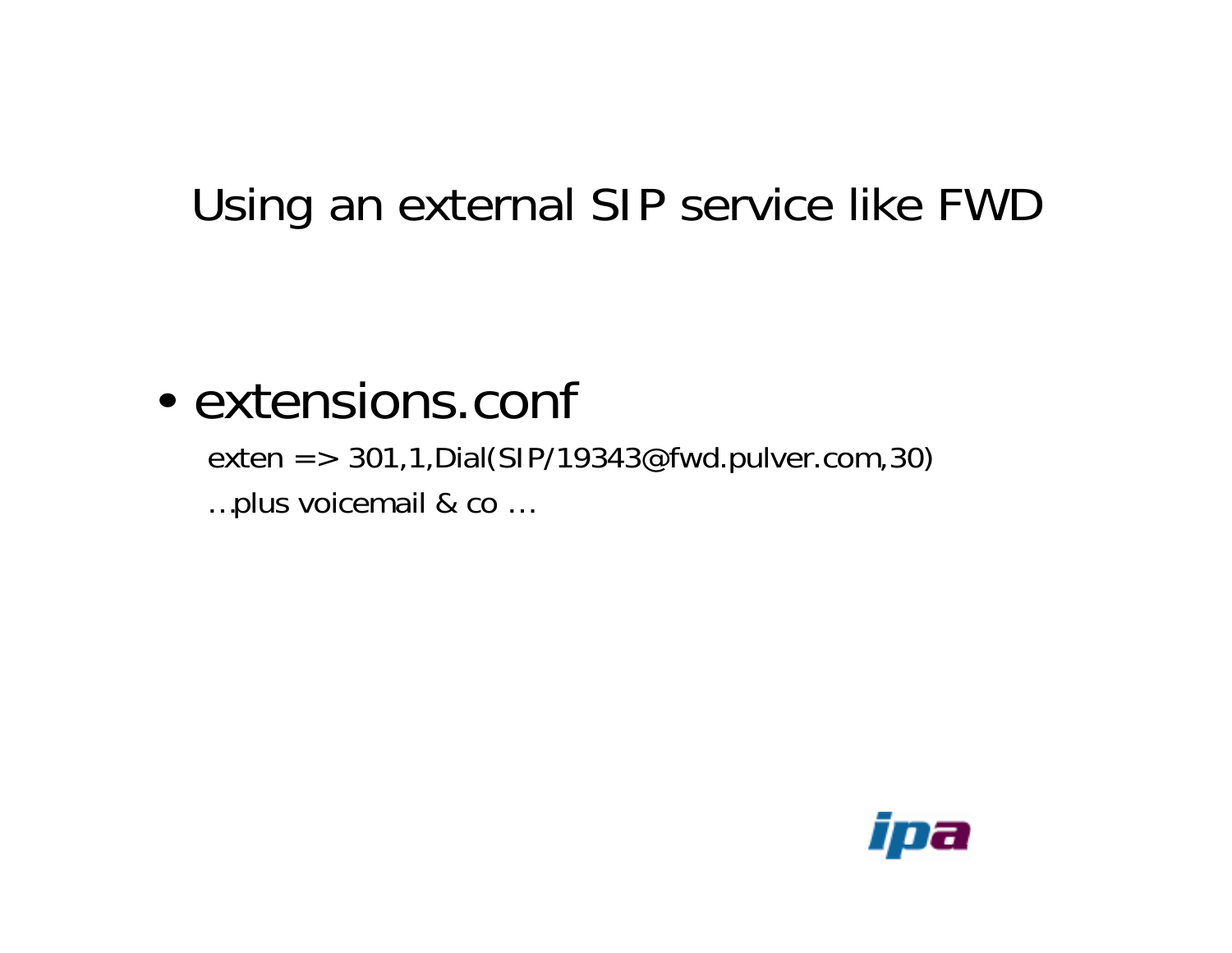### extension.conf Syntax

• Extension rule for a specific context follow after a [*contextname*] line. (cf. .ini files) and have the form

exten *=> pattern,priority,command* 

- pattern:
	- –12345
	- –
	- $-$  S
	- –

–

- ; a fixed string
- ; a regular expression
- ; "start": match the empty extension
- i ; "invalid": a default entry
- t ; "timeout"

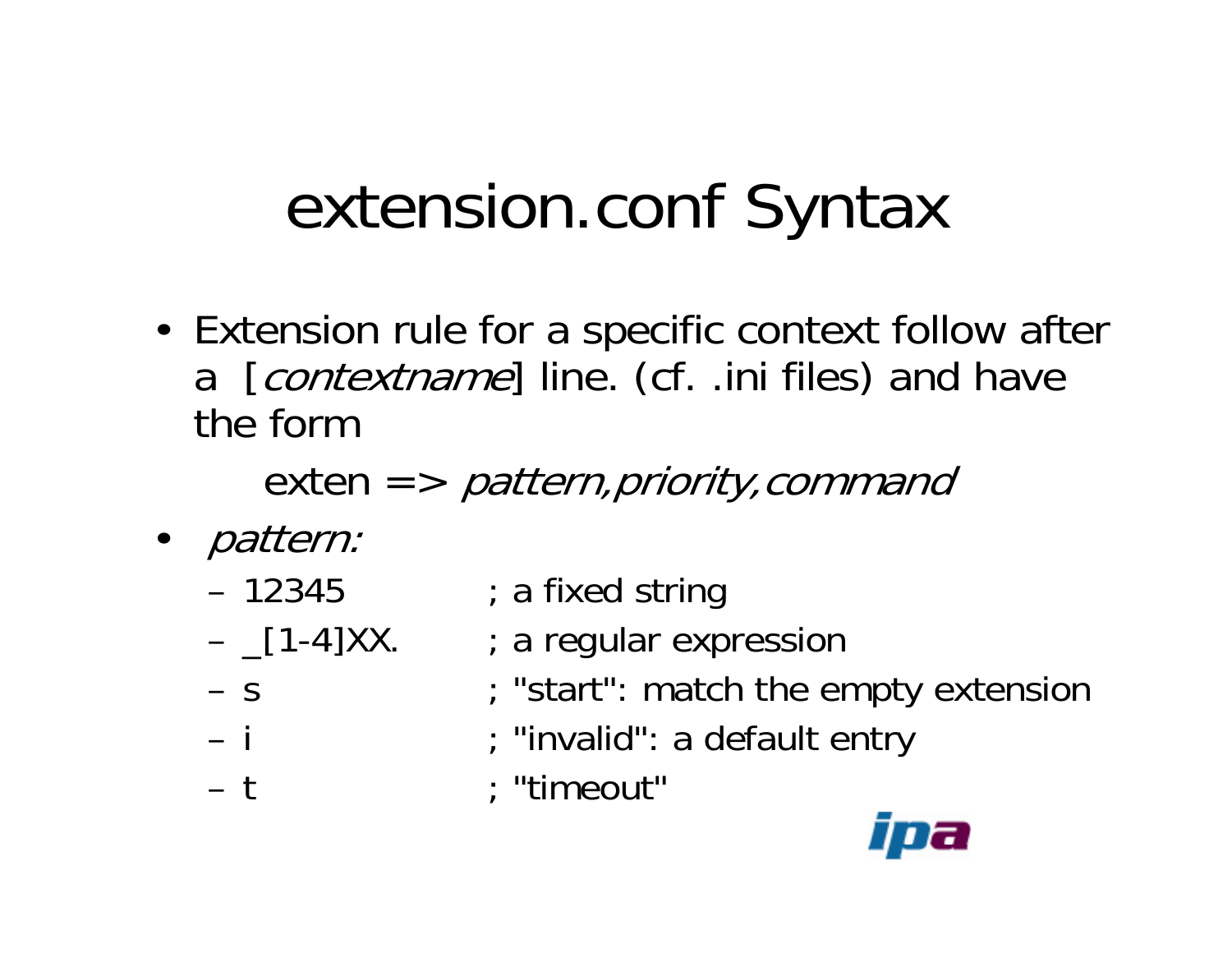### nic.at Asterisk Demo

- Connected via a PRI to the Vienna PSTN.
- Configured to act as SIP server for local soft-and hardphones.
- Accepts anonymous SIP calls to configured extensions.
- Authorized users can call out via SIP and the PSTN.

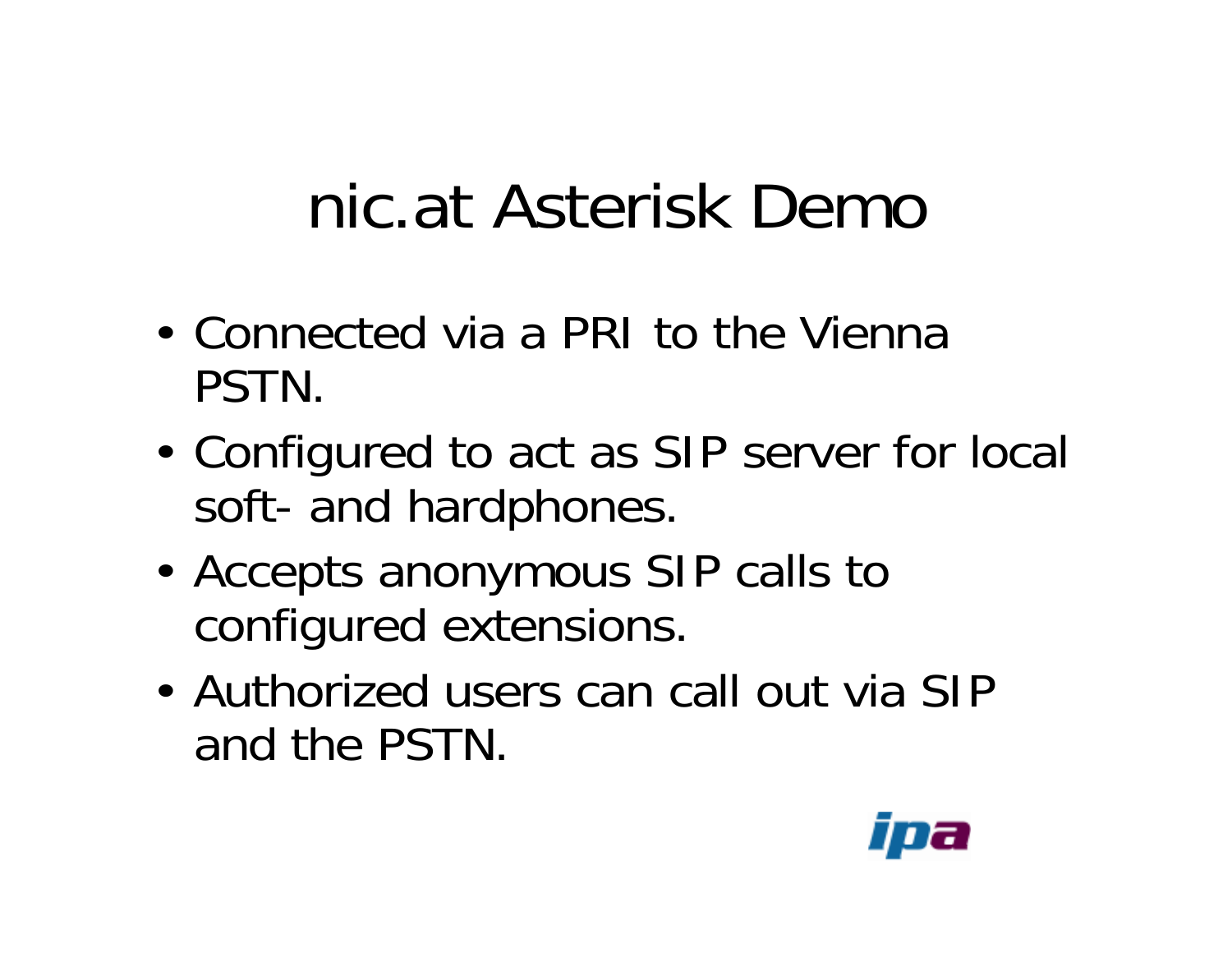# Dialing Plan

- Asterisk is configured according to the standard Austrian PBX dialing plan.
- Numbers **not** starting with '0' are considered local extensions.
- One leading '0' signifies a local call within the Vienna calling area.
- 00xxxyyyy is a call to area code xxx.
- <u>000zz... corresponds to +zz...</u>

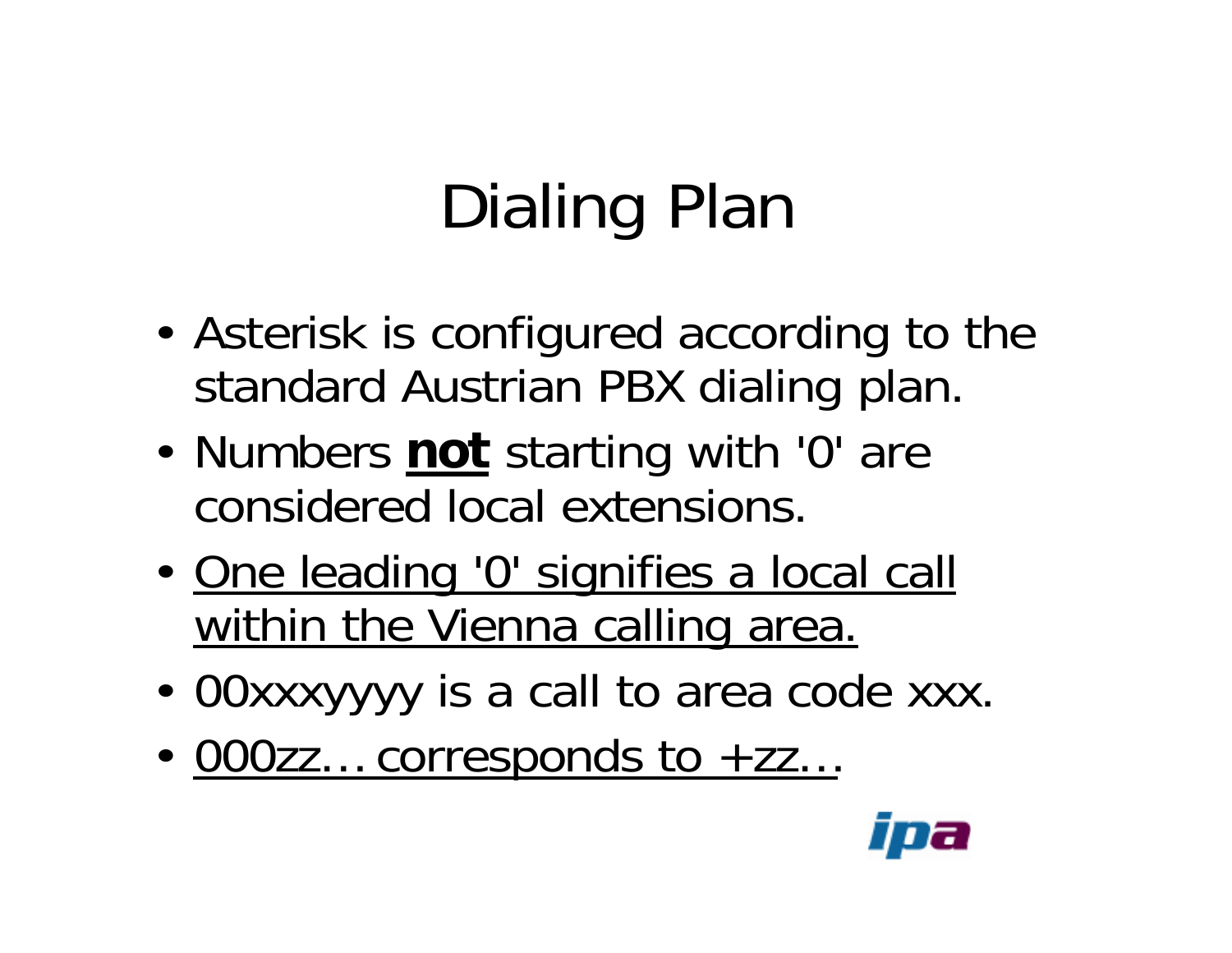### ENUM lookups

- 1. The dialed number is converted to an E.164 number (if it's not a local extension):
	- 0xyz… --> +43 1 xyz…
	- –00abc… --> +43 abc…
	- –000def…--> +def…
- 2. The e164.arpa tree is searched for a NAPTR record with a SIP service entry
- 3. If found: Send a SIP INVITE to this address
- 4. If not found and the user is authorized: Call using the PSTN

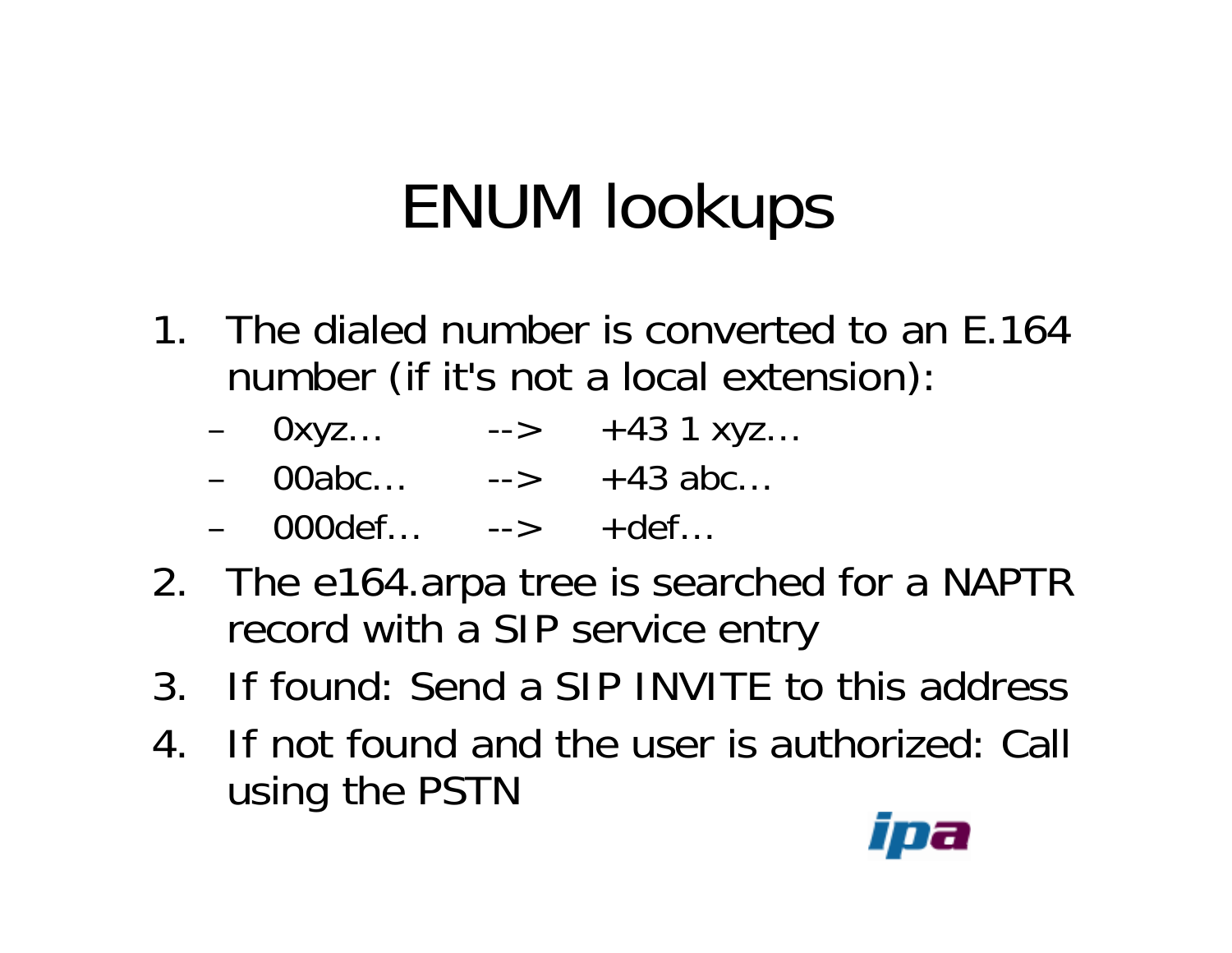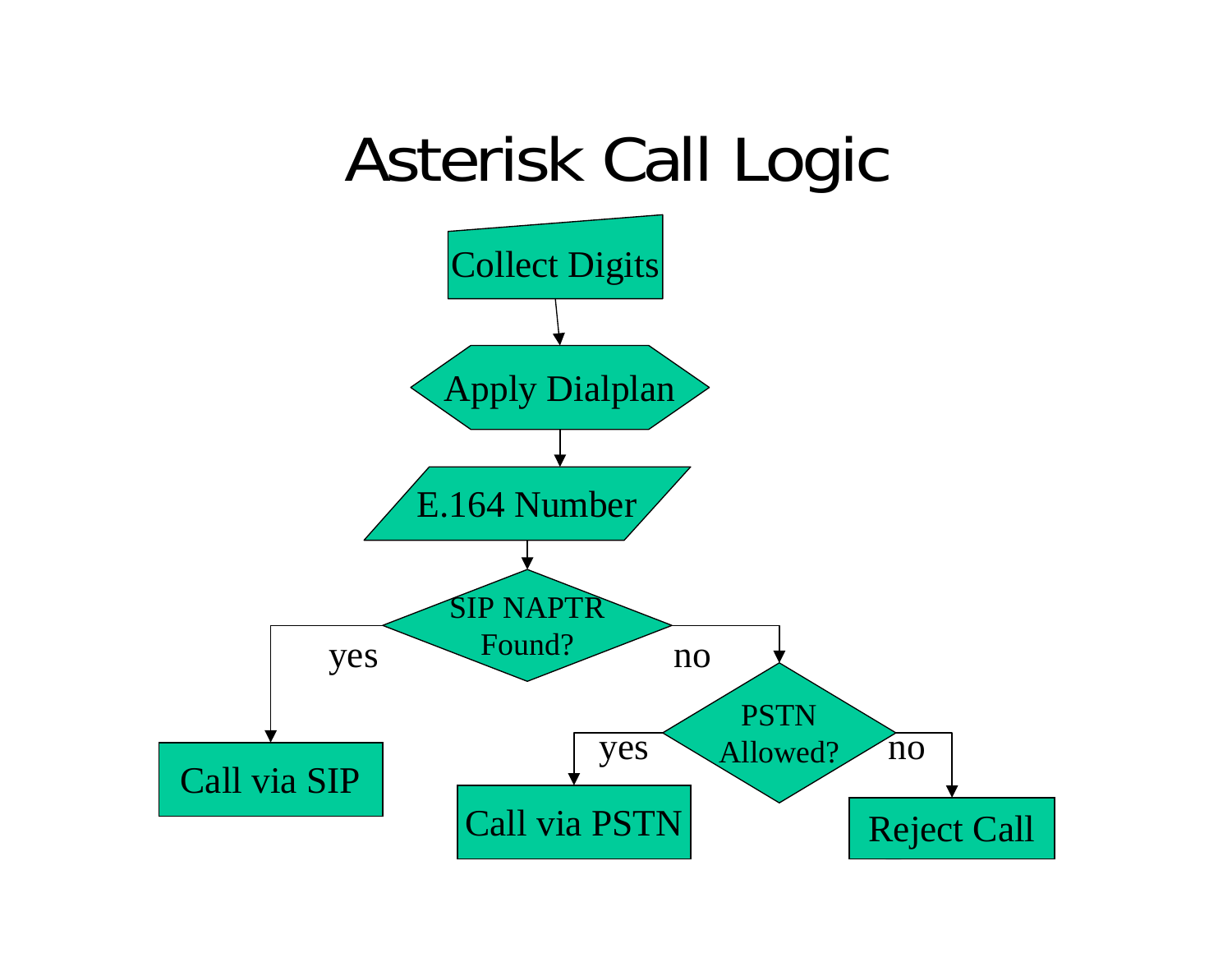### ENUM for local Calls

[globals]

TRUNK=Zap/g2  $\longrightarrow$  7 This will be our link to the PSTN

[fullaccess]

exten => \_0[1-9]XXX.,1,BackGround(nic.at/enum-doing)

exten => \_0[1-9]XXX.,2,EnumLookup(431\${EXTEN:1})

- ; \${EXTEN:1} is the number dialed by user with the leading 0 stripped.
- ; Thus "431\${EXTEN:1}" is the E.164 number.
- ; EnumLookup sets \${ENUM} on success. On failure j umps to priority+101.
- exten => \_0[1-9]XXX.,3,BackGround(nic.at/enum-successful)
- exten => \_0[1-9]XXX.,4,Dial(\${ENUM},30)
- exten => \_0[1-9]XXX.,5,Goto(104) ; No answer on SIP, fallback to PSTN
- exten => \_0[1-9]XXX.,103,BackGround(nic.at/enum-failed)
- exten => \_0[1-9]XXX.,104,Dial,\${TRUNK}/\${EXTEN:1}
- ; our trunk in inside the Vienna dialing plan: thus just strip the 0.

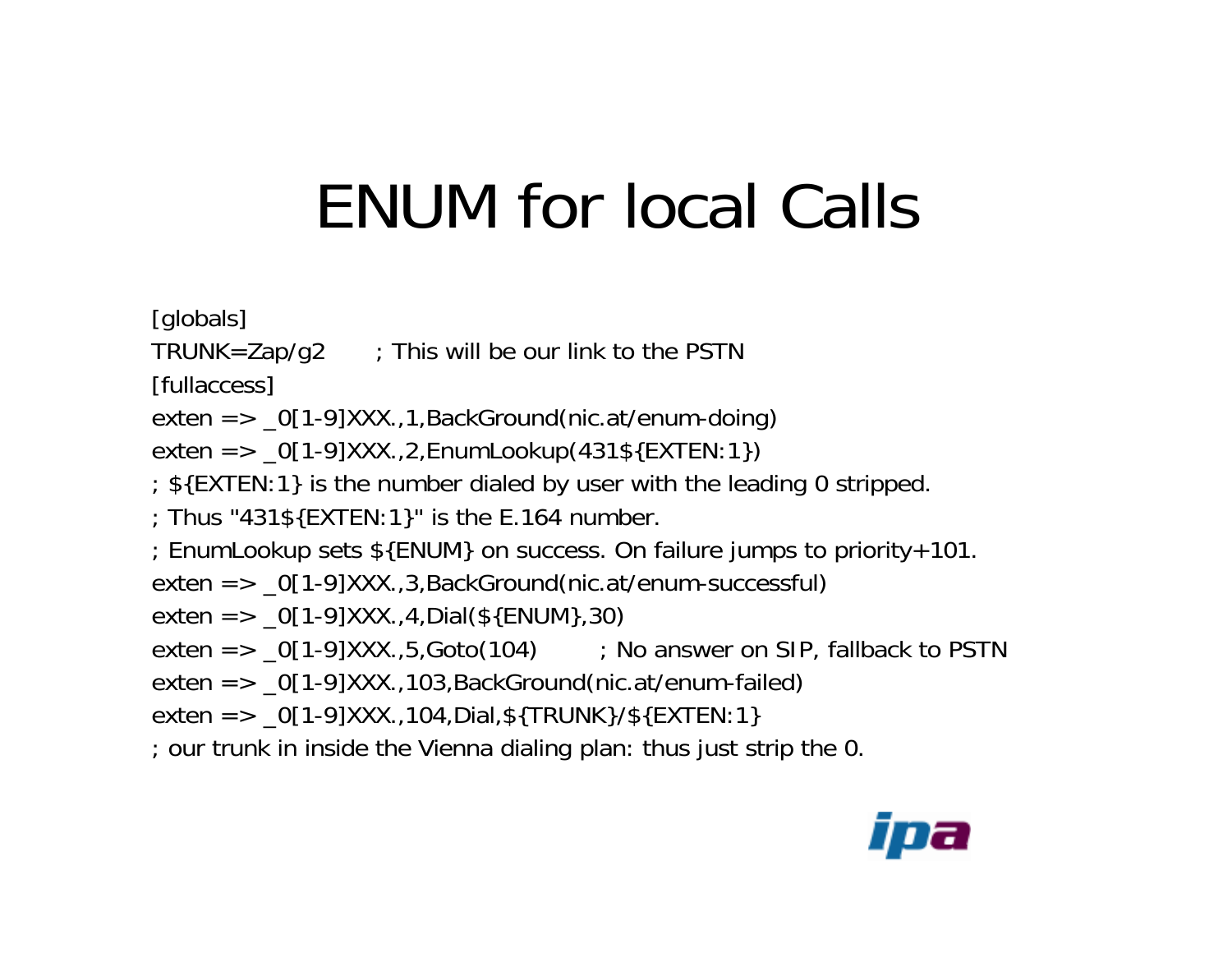### No PSTN permission?

• Calls from the PSTN or anonymous SIP calls should be in a context like this:

[nopstn]

- exten => \_0[1-9]XXX.,1,BackGround(nic.at/enum-doing)
- exten => \_0[1-9]XXX.,2,EnumLookup(431\${EXTEN:1})
- exten => \_0[1-9]XXX.,3,BackGround(nic.at/enum-successful)
- exten => \_0[1-9]XXX.,4,Dial(\${ENUM},30)
- exten => \_0[1-9]XXX.,5,Goto(104)
- exten => \_0[1-9]XXX.,103,BackGround(nic.at/not-allowed)
- exten => \_0[1-9]XXX.,104,Hangup

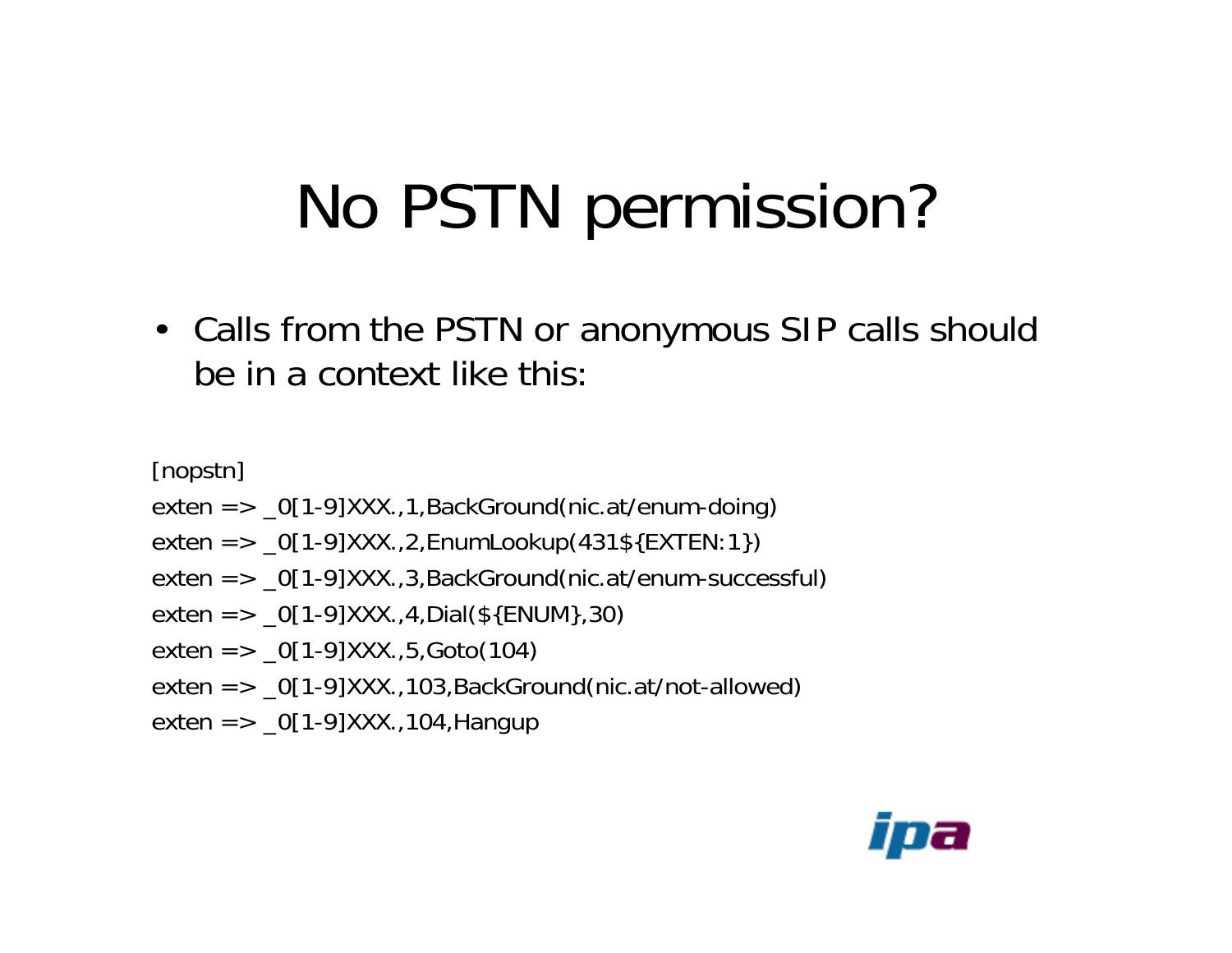### Handling tel: Records

- EnumLookup jumps to
	- –- extension+1 on encountering SIP URIs (\${ENUM} will be set to "SIP/user@domain")
	- –- *extension+51* for tel: URIs (\${ENUM} is set to the E.164 number without the leading  $'+'.$ )
	- –- *Extension+101* on no matching NAPTR
- EnumLookup does currently **not** handle multiple NAPTR records.
- tel: URIs are dangerous as they can point to expensive 0900xxx numbers

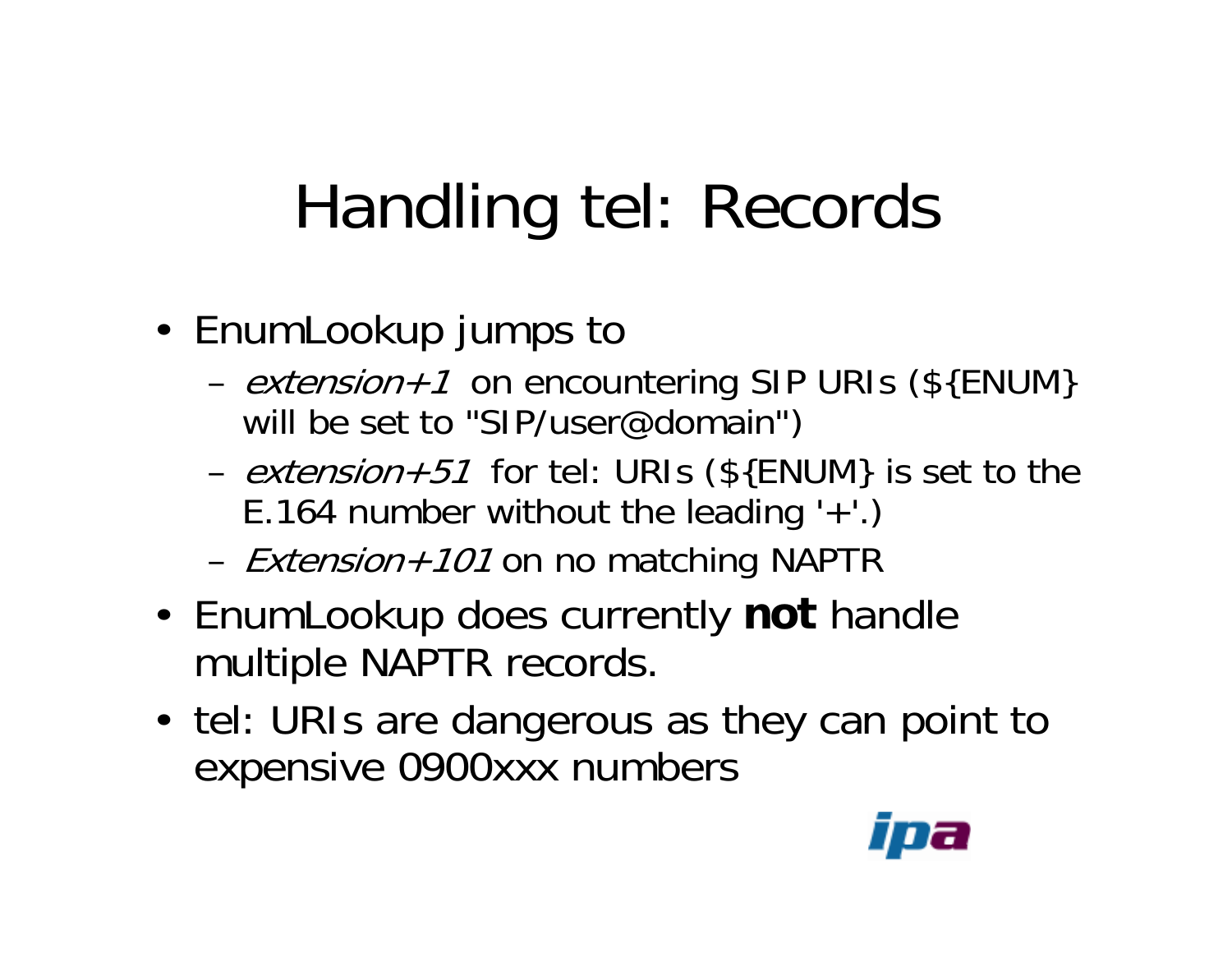### International calls + tel:

[fullaccess]

- exten => \_000[1-9]XXXXX.,1,BackGround(nic.at/enum-doing)
- exten => \_000[1-9]XXXXX.,2,EnumLookup(\${EXTEN:3})
- exten => \_000[1-9]XXXXX.,3,BackGround(nic.at/enum-successful)
- exten => \_000[1-9]XXXXX.,4,Dial(\${ENUM},30)
- exten => \_000[1-9]XXXXX.,5,Hangup
- exten => \_000[1-9]XXXXX.,53,BackGround(nic.at/enum-successful)
- exten => \_000[1-9]XXXXX.,54,Dial,\${TRUNK}/00\${ENUM}
- exten => \_000[1-9]XXXXX.,55, Hangup
- exten => \_000[1-9]XXXXX.,103,BackGround(nic.at/enum-failed)
- exten => \_000[1-9]XXXXX.,105,Dial,\${TRUNK}/\${EXTEN:1}
- exten => \_000[1-9]XXXXX.,106,Hangup